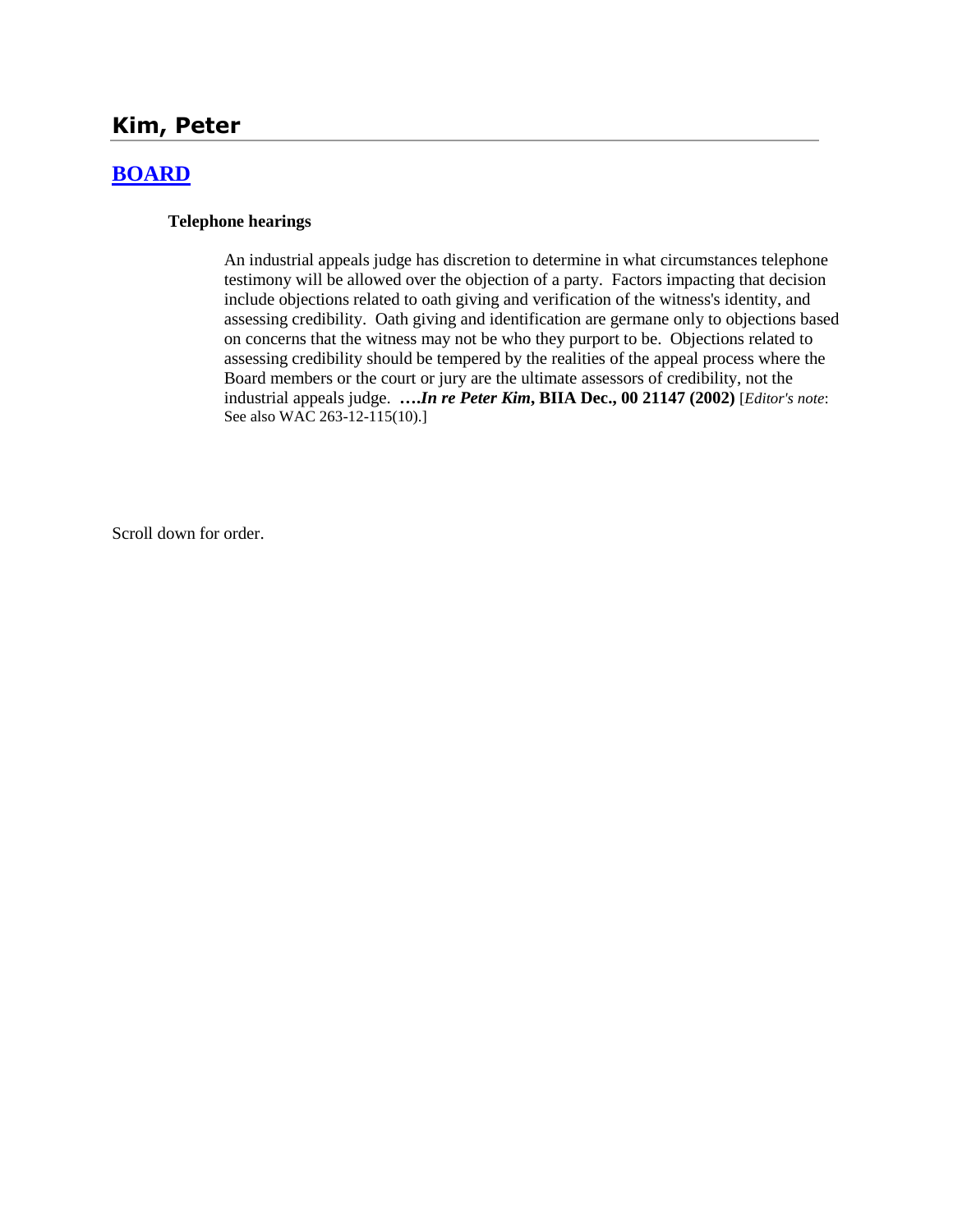#### **BEFORE THE BOARD OF INDUSTRIAL INSURANCE APPEALS**

**STATE OF WASHINGTON**

**)**

**) ) )**

**IN RE: PETER S. KIM ) DOCKET NO. 00 21147**

**ORDER VACATING PROPOSED DECISION AND ORDER AND REMANDING APPEAL TO THE HEARING PROCESS** 

#### **CLAIM NO. X-303459**

APPEARANCES:

Claimant, Peter S. Kim, by Law Office of M. Lynn Greiner, per M. Lynn Greiner

Employer, Evergreen Staffing, by William L. Rogers, President

Department of Labor and Industries, by The Office of the Attorney General, per Brian L. Dew, Assistant

The claimant, Peter S. Kim, filed an appeal with the Board of Industrial Insurance Appeals on October 16, 2000. Mr. Kim appeals an August 15, 2000 Department of Labor and Industries order. In the order the Department affirmed a May 23, 2000 order. In the May 23, 2000 order the Department denied time loss compensation for the period from October 23, 1999 through January 16, 2000, on the basis that no medical certification had been provided. **REMANDED TO HEARINGS.**

## **DECISION**

The industrial appeals judge issued a Proposed Decision and Order on May 6, 2002, in which the judge reversed the August 15, 2000 Department order. The industrial appeals judge directed the Department to calculate and provide claimant Peter S. Kim loss of earning power benefits for the period "August 23, 1999, to January 16, 2000, inclusive" based upon ability to work four hours per day, five days per week. The Department filed a timely Petition for Review. This matter is before the Board for review and decision pursuant to RCW 51.52.104 and RCW 51.52.106.

Through this appeal Peter S. Kim contends that he is entitled to loss of earning power benefits for the period October 23, 1999 through January 16, 2000. As further discussed below, we find that Mr. Kim has not met his burden to establish his entitlement to the benefits sought for this

1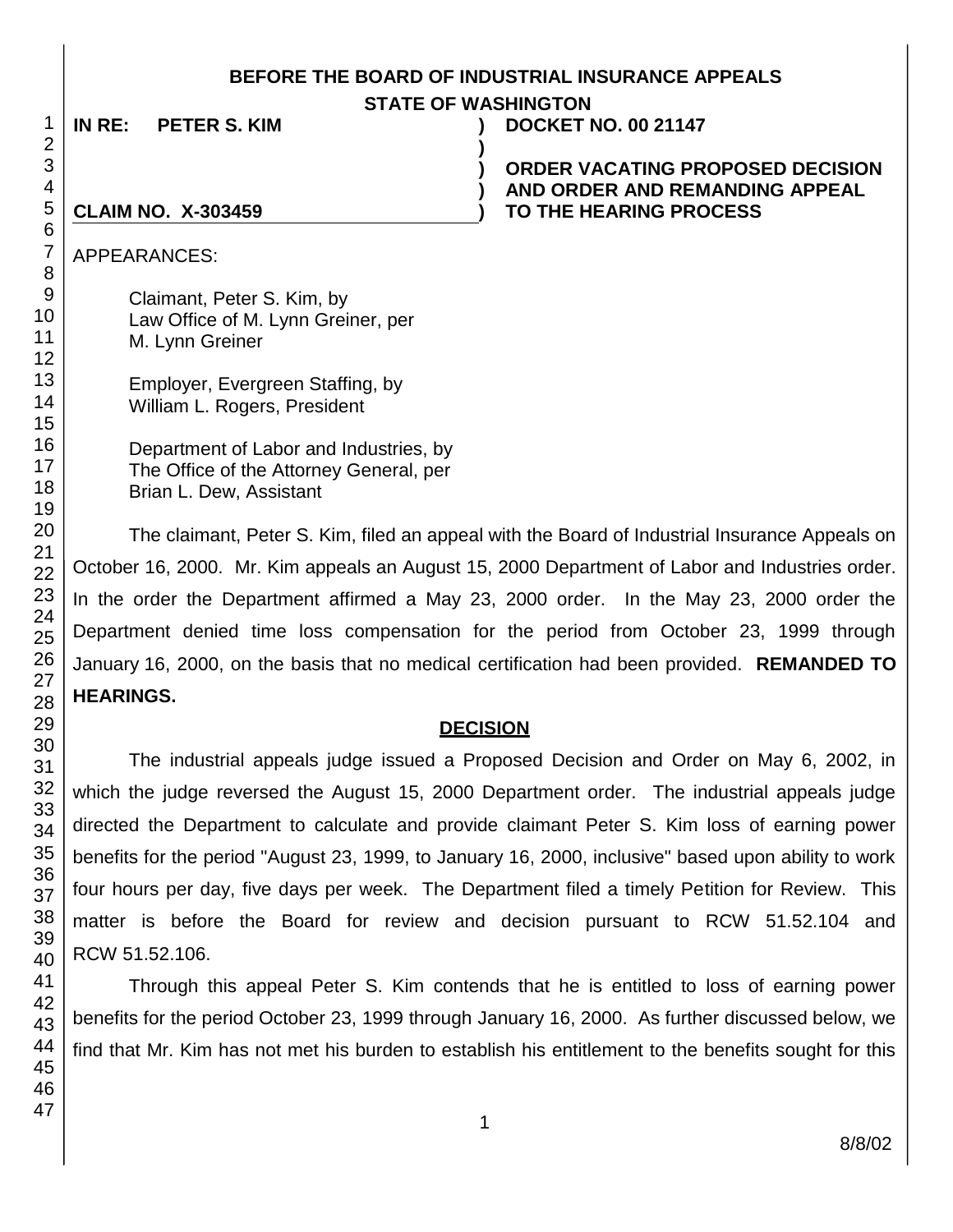period. We cannot agree with the analysis in the Proposed Decision and Order that would direct the Department to calculate and provide the benefits.

However, upon vacating the Proposed Decision and Order, we remand this matter to our hearing process for the taking of further evidence, including the telephone testimony of Mr. Kim. Mr. Kim lives in Georgia. Through his attorney, Mr. Kim requested that he be allowed to testify by telephone. The industrial appeals judge who ruled upon the motion denied Mr. Kim's request. The ruling of the industrial appeals judge was, in effect, sustained upon interlocutory review by an assistant chief industrial appeals judge. That judge suggested that the parties attempt to arrive at a stipulation concerning Mr. Kim's testimony. However, such a stipulation was not entered. Mr. Kim subsequently did not testify.

First, we note the following error in the Proposed Decision and Order that would require correction even if we were to agree that Mr. Kim is entitled to loss of earning power benefits. The industrial appeals judge referred to the period considered as **August** 23, 1999 through January 16, 2000, in the statement of the issue and in the body of the decision, as well as in Finding of Fact No. 3 and Conclusion of Law No. 3. The Department, in its May 23, 2000 order that was affirmed by the appealed August 15, 2000 order, considered time loss benefits only for the period **October** 23, 1999 through January 16, 2000. The scope of our review authority therefore is limited to considering whether time loss benefits or loss of earning power benefits are due for the period October 23, 1999 through January 16, 2000. *See*, *e.g.*, *Brakus v. Department of Labor & Indus.*, Wn.2d 218 (1956) and *Lenk v. Department of Labor & Indus.*, 3 Wn. App. 977, 982 (1970). We may consider only the question of whether Mr. Kim has shown entitlement to any loss of earning power benefits during the period October 23, 1999 through January 16, 2000.

Next we turn to the question of whether Mr. Kim has met his burden, such that we should direct the Department to provide loss of earning power benefits as Mr. Kim requests. In order to prove entitlement to loss of earning power benefits, Mr. Kim must show that his August 9, 1999 industrial injury caused physical restrictions that caused his earning power, compared to that at the time of injury, to be reduced by five percent or more during all or a portion of the period October 23, 1999 through January 16, 2000. See RCW 51.32.090(3)(a) and (b); and, *In re Patricia C. Heitt*, BIIA Dec., 87 1100 (1989). The burden was upon Mr. Kim to prove these propositions by a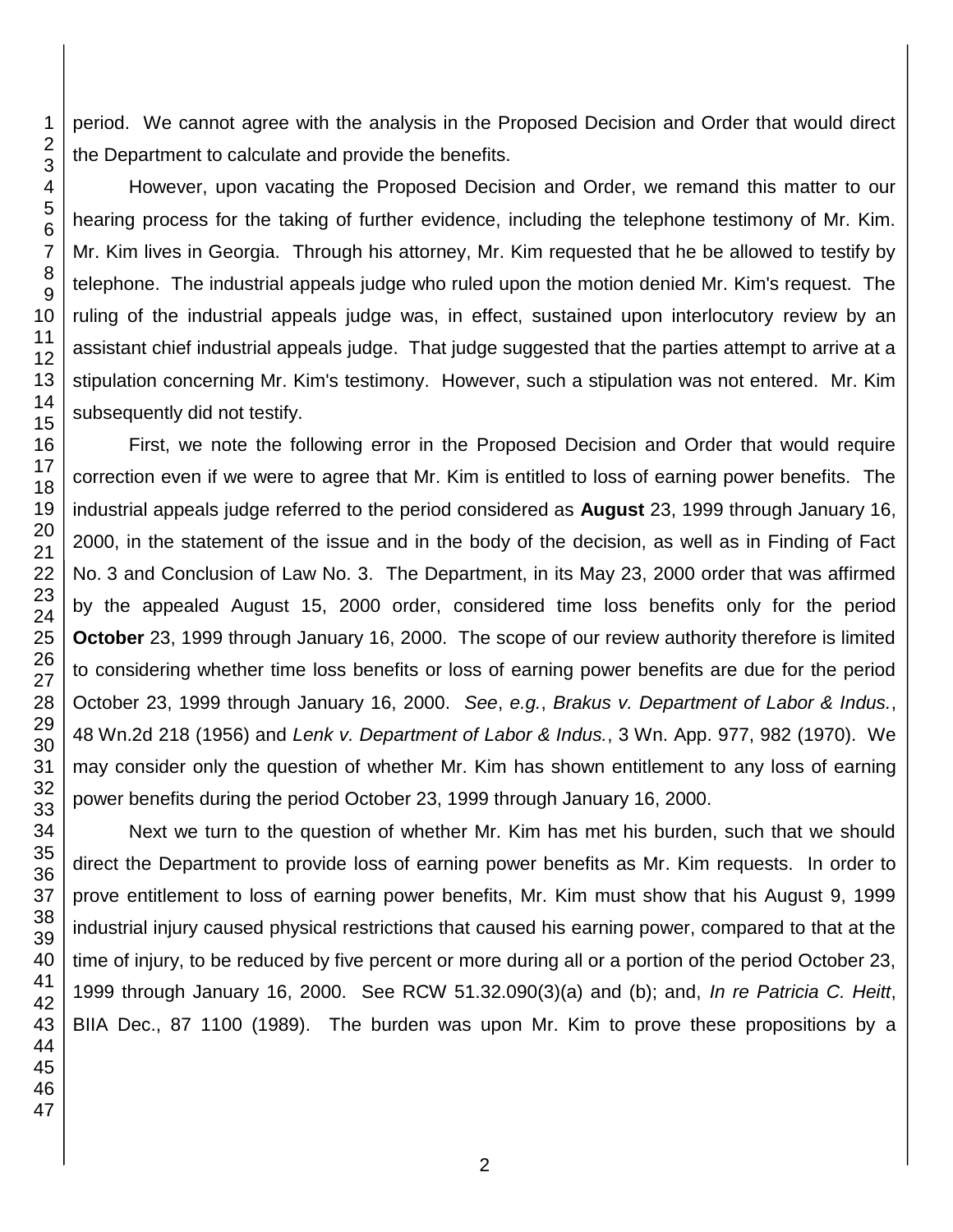preponderance of the evidence.<sup>1</sup> RCW 51.52.050. See also, e.g., Olympia Brewing Co. v. *Department of Labor & Indus.*, 32 Wn.2d 498 (1949) and *Stafford v. Department of Labor & Indus.*, 33 Wn. App. 231, review denied 99 Wn.2d 1020 (1982).

At hearings, Mr. Kim has presented only the testimony of Dr. Kaya Hasanoglu, a physician certified in physical medicine and rehabilitation. Dr. Hasanoglu expressed the opinion, that during the relevant period Mr. Kim was "capable of working at least part-time in a light-duty position." Hasanoglu Dep. at 16, lines 8-9. Dr. Hasanoglu also testified, "[a]t that time my records do not indicate specific recommendations" regarding "how much" Mr. Kim should have been working. Hasanoglu Dep. at 16, lines 2-9.

Mr. Kim's attorney then asked "how many hours a day **would you have recommended** that he work," and Dr. Hasanoglu answered, "[f]our hours a day." Hasanoglu Dep. at 16, lines 10-12 (emphasis supplied.) Dr. Hasanoglu then further referenced the particular physical restrictions that had been recommended regarding such functions as sitting, standing, walking, bending, squatting, crawling, and climbing. See Hasanoglu Dep. at pages 16-17.

In summary, Dr. Hasanoglu only testified that: (1) during the relevant period restrictions on certain of Mr. Kim's specific bodily functions were recommended; and (2) in **retrospect** it "would have" been recommended that Mr. Kim work four hours per day.

To satisfy the burden of establishing a prima facie case under RCW 51.52.050, Mr. Kim had to present substantial evidence, evidence of a character, which, if unrebutted or uncontradicted, would convince an unprejudiced thinking mind that the Department order under appeal is incorrect. A mere scintilla of evidence is insufficient to meet this burden. See *Omeitt v. Department of Labor & Indus.*, 21 Wn.2d 684 (1944), *In re Natishia M. Powell*, Dckt. No. 00 16728 (October 1, 2001), and *In re Felimon C. Aguilar*, Dckt. No. 97 7032 (June 29, 1999). The testimony of Dr. Hasanoglu presented by Mr. Kim, without more, does not provide evidence from which such a reasonable fact finder could infer that Mr. Kim sustained a loss of earning power during the period October 23, 1999 through January 16, 2000. A reasonable fact finder cannot infer from this evidence whether, during the relevant period, Mr. Kim worked at all, and if so, how much he worked, or where he worked. A reasonable fact finder cannot otherwise infer from Dr. Hasanoglu's testimony what wages, if any, were earned during that relevant period. Such information is not otherwise provided in the record before us.

l

<sup>45</sup> 46 47

<sup>&</sup>lt;sup>1</sup> "Preponderance of the evidence" means that the fact finder must be persuaded, considering all the evidence in the case, that the proposition on which that party has the burden of proof is more probably true than not true. Washington Pattern Jury Instructions (WPI) 155.03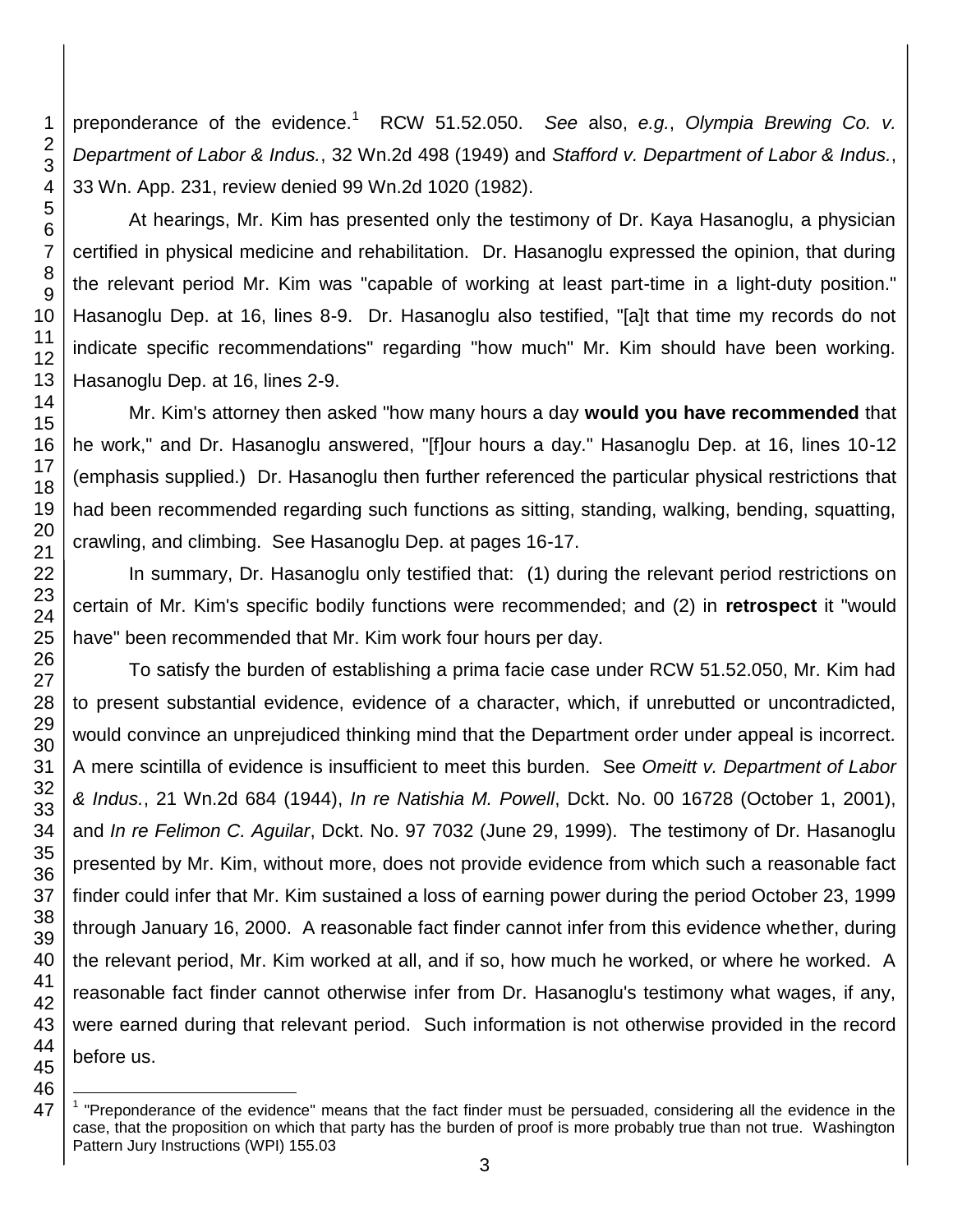l

As a matter of law the evidence in the record before us is insufficient to establish loss of earning power during the period October 23, 1999 through January 16, 2000. Again, Dr. Hasanoglu did not testify that Mr. Kim followed any of the recommendations. There is no evidence in this record that Mr. Kim in fact did restrict his activities during this period. Even if one argued that it is reasonable to infer that Mr. Kim did abide by Dr. Hasanoglu's recommendations, Dr. Hasanoglu made it clear that the recommendations at that time were related to discrete functional activities. It would require speculation to find that this actually resulted in reduction of hours worked or a reduction in earning capacity otherwise. Such speculation does not satisfy Mr. Kim's burden. See Miller v. Department of Labor & Indus., 1 Wn. App. 473, 480 (1969). <sup>2</sup> Even when making all reasonable inferences in favor of Mr. Kim, we must hold that the evidence is insufficient to meet his burden of establishing a prima facie case pursuant to RCW 51.52.050.

We next discuss Mr. Kim's request to testify by telephone. This Board has previously held that our industrial appeals judges have authority to take the testimony of witnesses by telephone. *See In re Paublino Pacheco*, Dckt. No. 93 3321 (May 10, 1994). In *Pacheco*, the Board recognized that in matters of procedure the Board and its judges turn to the Civil Rules that govern procedure before our superior courts. The Civil Rules direct Board procedure unless the Civil Rules conflict with our own specifically adopted rules. *See* RCW 51.52.100, RCW 51.52.140, and WAC 263-12- 125.

Civil Rule (CR) 43(a)(1) states that testimony shall be taken "orally in open court, unless otherwise directed by the court." This Civil Rule contemplates that alternative means to take evidence may be considered in lieu of in-person testimony. For instance, CR 30 and CR 32(a)(3)(E) provide for presentation of depositions in lieu of in-person testimony. Such is allowed "upon application and notice, that such exceptional circumstances exist as to make it desirable, in the interest of justice and with due regard for the importance of presenting the testimony of witnesses orally in open court . . .." R 32(a)(3)(E). Industrial appeals judges frequently

 $2$  This Board has held that, in order to prove entitlement to loss of earning power benefits, a worker must present: (1) lay or expert testimony establishing pre-injury earning capacity; (2) expert testimony establishing post-injury earning capacity; and (3) expert testimony establishing that a reduction, if any, in post-injury earning capacity is causally related to the residuals of the industrial injury. *In re Patricia Heitt*, BIIA Dec., 87 1100 (1989). As indicated, Mr. Kim particularly has not presented evidence, either lay or expert testimony, concerning the second item, that is, related to lost **earning** capacity. Dr. Hasanoglu's testimony may be substantial evidence that would assist a fact finder in determining the issue of causation, item (3) in *Heitt.* But Dr. Hasanoglu was not asked, and did not venture an opinion, about actual post-injury earnings or earning capacity during the period for which Mr. Kim seeks benefits. Thus, on particularly item (2), Dr. Hasanoglu's testimony is only a mere scintilla of evidence or no evidence at all, rather than substantial evidence, on the issue of actual post-injury earnings or earning capacity. A mere scintilla of evidence is insufficient to carry Mr. Kim's burden on that issue. *See Sayler v. Department of Labor & Indus.,* 69 Wn.2d 893, 896 (1966); *Austin v. Department of Labor & Indus*.*,* 6 Wn. App. 394, 396 (1971); and *Miller*.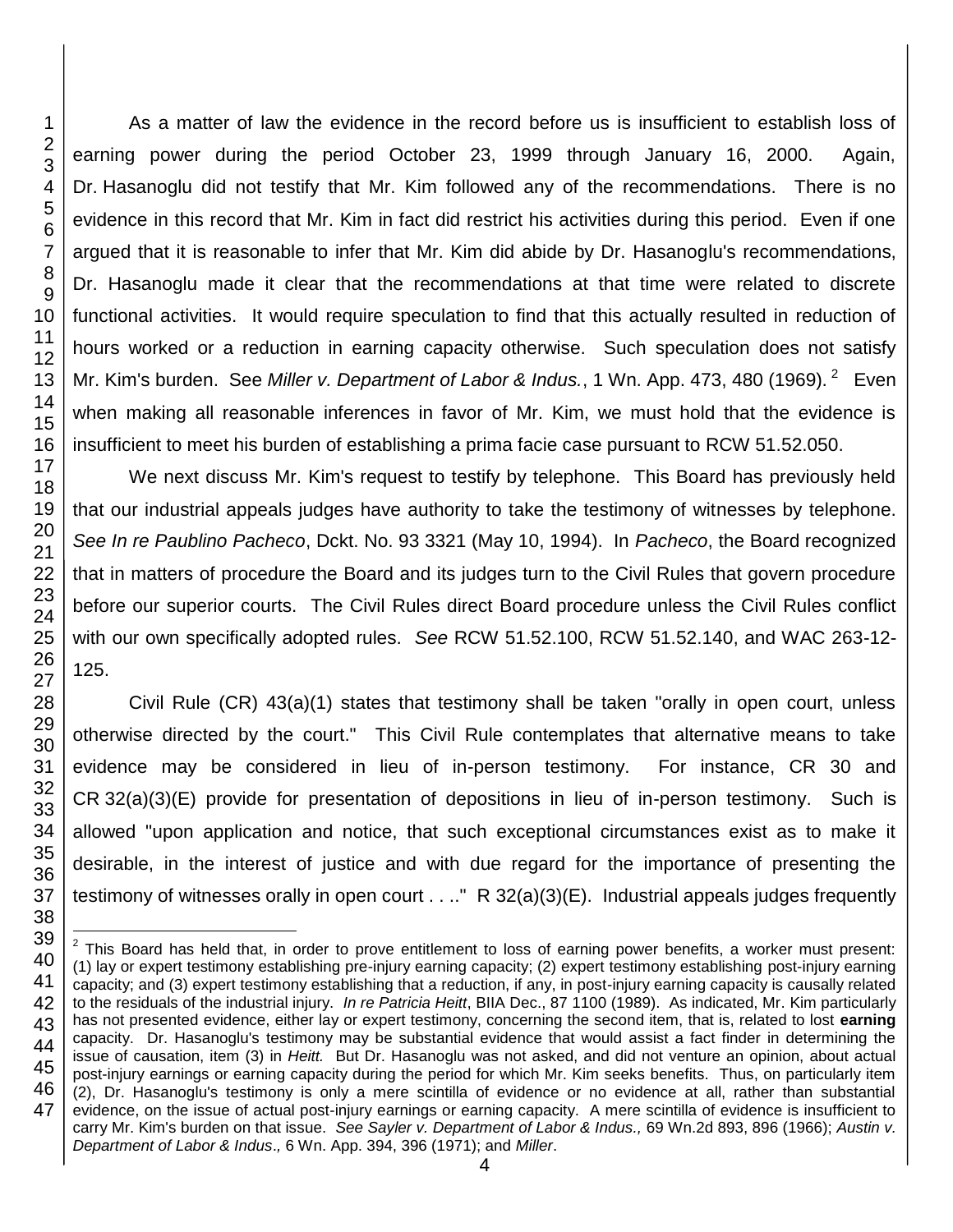receive the testimony of physicians, chiropractors, vocational experts, and others, for instance, Department claims adjudication staff, by deposition.

The Board, in *Pacheco*, further recognized that parties may stipulate, or the court may direct over objection, that deposition testimony may be taken by telephone or other electronic means. CR 30(b)(7). The Board then, viewing the rules together, reasoned that judges in civil matters, including our industrial appeals judges, have authority to take testimony by telephone.<sup>3</sup> With regard to administration of oaths to all witnesses as required by CR 43, the Board indicated that, if telephone testimony is allowed, the witness must present himself or herself to a person who is recognized as having the authority to administer an oath in the jurisdiction where the witness is located. The Board referenced CR 28.

The Board, in *Pacheco*, ultimately identified a large number of considerations that may affect a determination to allow or deny particular telephone testimony. Identified considerations were: availability of adequate technology; need for translation services; arrangement for administering the oath; sanctions available in the event of perjury; ability to travel; practicality of obtaining testimony by in-person deposition; preference of the witness regarding travel, telephone or deposition; importance or lack of importance of the judge's presence to rule upon objections and motions; anticipated difficulty in handling documents such as proposed exhibits; the requesting party's compliance with discovery requests; the proposed witness's willingness to cooperate with preparation as well as effective examination by all parties; the number of parties participating; the number of witnesses testifying by telephone; and the timeliness of the request and timeliness of objections to the request. The Board indicated that motions for telephone testimony, objections to such testimony, and the industrial appeals judge's ruling, considering relevant factors, should each be in writing or contained in a verbatim report of proceedings.

In the case at hand, Mr. Kim provided his written declaration in support of his request to present his own testimony by telephone. He indicated he lives in Duluth, Georgia, as a single parent with his two children, ages nine and six, over whom he has custody. His ex-wife lives in Denver. He stated that he could not be gone for two or three days because he could not leave his

l  $3$  We also note that, even in a due process hearing regarding driver's license revocation, it has been held that a defendant did not have the right to confront a witness in person as opposed to the witness appearing by telephone. *Weekly v. State of Washington, Department of Licensing*, 108 Wn. App. 218 (2001). We are not aware of any specific appellate case in this state that discusses the circumstances under which telephone testimony should or should not be taken in open court. We do note, however, that Evidence Rule (ER) 611 directs that the court shall exercise reasonable control over the "mode" and order of interrogating witnesses and presenting evidence so as to (1) make the interrogation and presentation effective for the ascertainment of the truth, (2) avoid needless consumption of time, and (3) protect witnesses from harassment or undue embarrassment.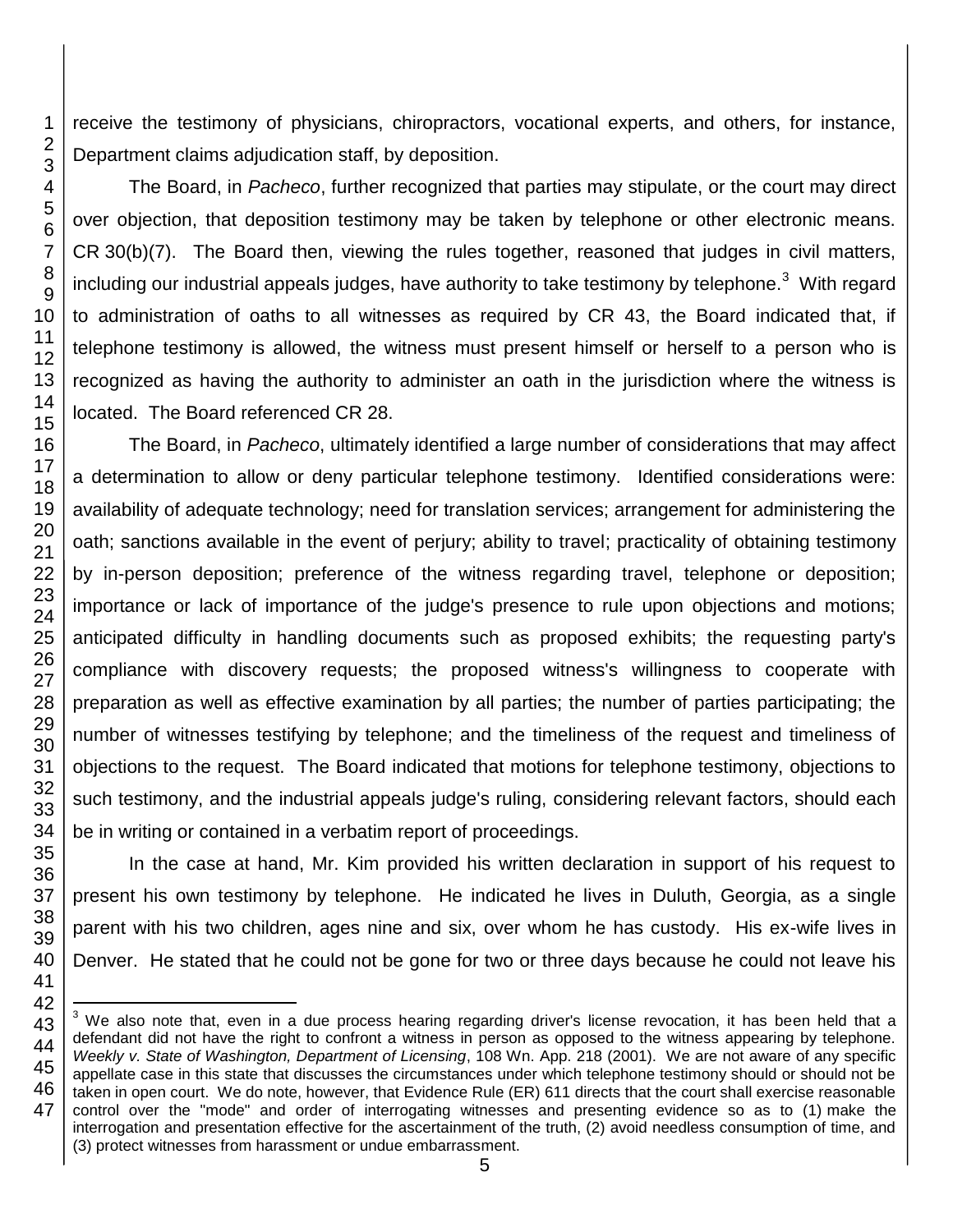children alone due to their dependency on him for meals, school transportation, and their need of him in the home. Also, Mr. Kim had started a new job a month prior to the declaration. He stated that when he originally asked his employer for as little as a day off work to accommodate telephone testimony, the employer denied the request. Mr. Kim was concerned that he would lose his job if he took the two or three days necessary to come to this state to testify. Finally, Mr. Kim indicated that he did not have the financial resources to fund a trip that would cost several hundred dollars. He was earning \$10 per hour at the time, providing the sole support for his children and his own living expenses. He had no savings, and used all of his money for basic living expenses. Finally, Mr. Kim's attorney represented that she believed Mr. Kim's testimony would take only approximately 15 minutes.

The assistant attorney general for the Department objected to Mr. Kim's testimony by telephone on the following grounds. First, he argued that,

> we believe we're entitled to expect Mr. Kim to come to Washington State since he initiated this process and used the State court or the State Board hearing system, in which they're expected to come and be able to allow us face-to-face cross examination as well as in-person testimony.

9/5/01 Tr. at 5. He also indicated he did not understand Mr. Kim's concerns about taking time off and also having to care for his children. Finally, the assistant attorney general suggested that perhaps Mr. Kim could travel "by bus or by car or by train." Again, the assistant attorney general indicated,

> As far as living in a small town in Georgia, I think that's kind of the basic issue. This is a choice that Mr. Kim has made after he has initiated this process in the State, to voluntarily go off to a small town in Georgia. That shouldn't . . .be significant enough of a factor to prevent us from pursuing what we see to be our normal right of having him examined, questioned in person.

9/5/01 Tr. at 5-6. Finally, when the industrial appeals judge inquired as to the significance of Mr. Kim's testimony, the assistant attorney general first indicated that he thought there were credibility issues regarding whether the employer offered a light duty job. However, the assistant attorney general then indicated,

> I don't think there's going to be any disagreement that an offer of light duty was made. I'm not clear on whether the details of the offer are something that are in agreement.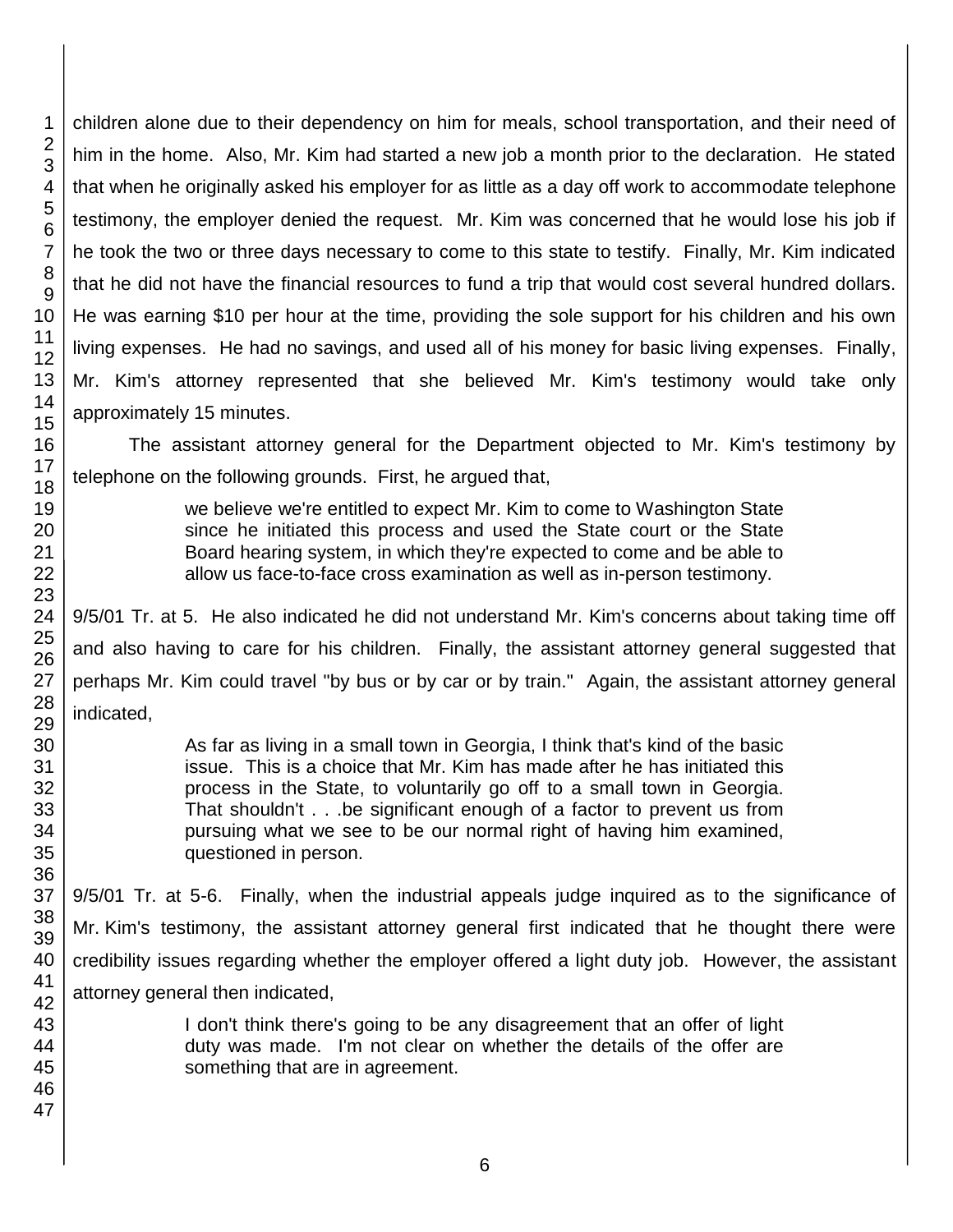Moreover, our understanding of the claimant's rejection of that offer, I do not believe is something that is in agreement.

#### 9/5/01 Tr. at 6.

The employer, through its president William L. Rogers, objected also to Mr. Kim testifying by telephone. First, he stated that Mr. Kim was in Georgia because of his own decision.

> Number two, there's a reason why we have face-to-face testimony. It's so that the judge, or if there is a jury, can look at the individual. And if there is a credibility problem, assess who is telling the truth and who is not.

9/5/01 Tr. at 7. In response, Mr. Kim's attorney asserted that there is no dispute over whether a light duty job was offered. Rather, the issue concerns the offer compared to what Dr. Hasanoglu advised Mr. Kim he could perform. The attorney again indicated the only claim is for loss of earning power compensation. The attorney explained that Mr. Kim has children in school and in daycare when he works. Coming to this state to testify would take at least two days, during which he would miss work and have to pay for the care of his children or not have anyone to transport them to school.

The industrial appeals judge, while indicating sympathy for Mr. Kim as a single parent, held that the *Pacheco* factors weighed against allowing telephone testimony in this case. The judge indicated, due to credibility factors and a detached voice on the phone without other indicia of credibility, it would be difficult for the fact finder to draw any reliable conclusions about the facts. The judge also indicated a belief that *Pacheco* stated that telephone testimony should not be used simply to reduce or avoid the inherent costs in litigating a dispute. *See* 9/5/01 Tr. at 10-11. Also, during hearing on Mr. Kim's motion the industrial appeals judge expressed concern, as did the others present, about arranging for someone to administer an oath to Mr. Kim, as indicated in *Pacheco*.

We cannot agree with the ruling of the industrial appeals judge that denied Mr. Kim the opportunity to arrange for his testimony by telephone. First, the industrial appeals judge, as did the assistant attorney general and Mr. Rogers, assigned too much **relative** importance to the goal of a particular industrial appeals judge being able to assess Mr. Kim's credibility through in-person testimony. While that goal is desirable as a general matter when more important competing considerations are not present, it is not integral to the workers' compensation appeals process in this state. Our State Legislature has determined, and this Board and our courts have emphasized,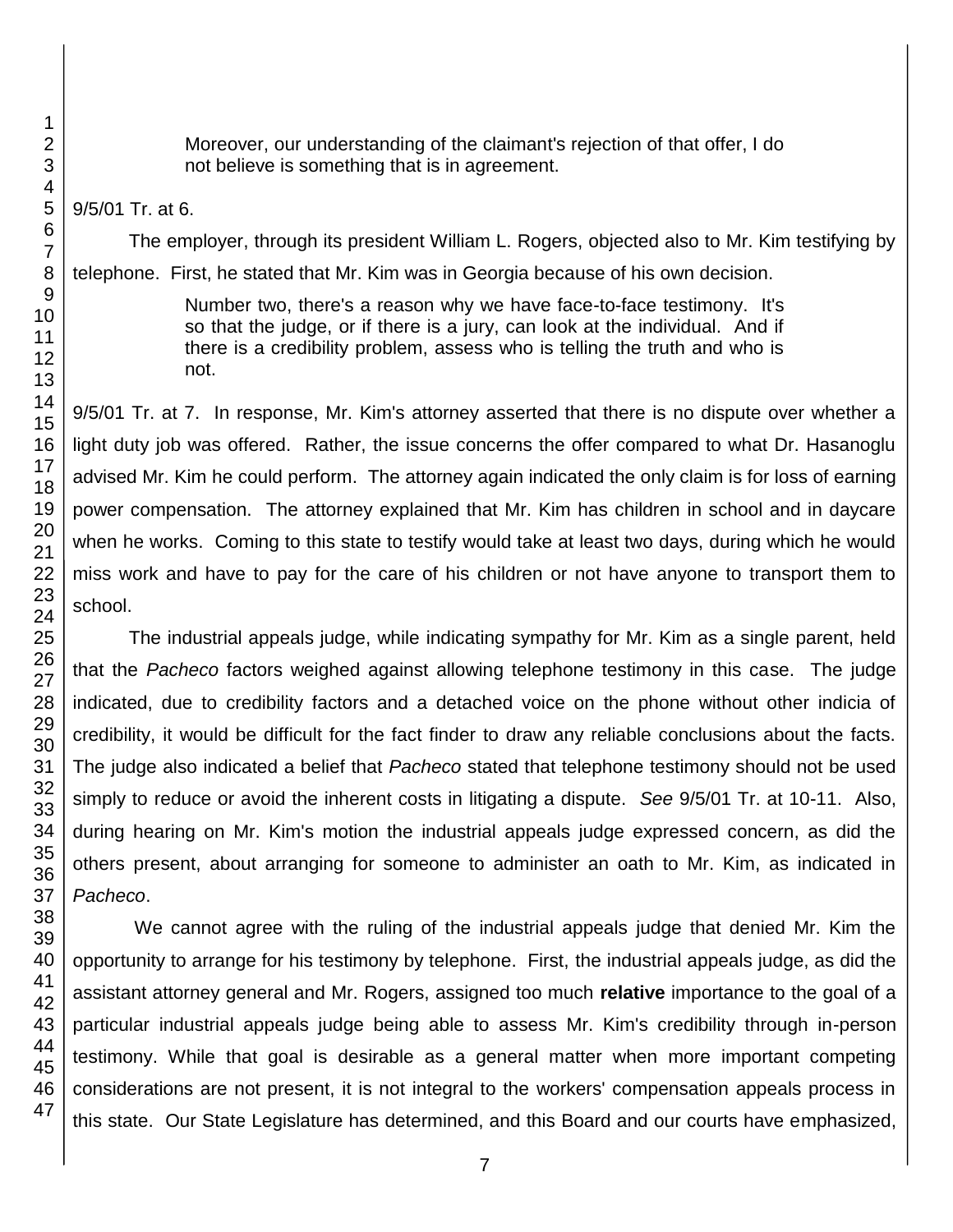that in workers' compensation cases our hearings process may ultimately in any case require the Board itself to determine all factual matters, including credibility of witnesses, without the Board members ever hearing the witnesses testify, let alone meeting or seeing a witness in person. RCW 51.52.104 and RCW 51.52.106. Also, if further appeal is taken, a superior court judge or jury will decide the factual issues based upon the transcribed record of testimony made before the industrial appeals judge, again, without that judge or jury having directly heard, let alone having seen, the witnesses in person. RCW 51.52.115. And, although we consider the value of personal observation of witnesses, we have reserved the right to substitute industrial appeals judges such that the judge who issued the Proposed Decision and Order may not necessarily be the judge who heard the testimony. WAC 263-12-045(3); and *In re Alonso Leal*, Dckt. No. 01 14782 (June 24, 2002). *See* also, *Robles v. Department of Labor & Indus.*, 48 Wn. App. 490, 494 (1987); and, *Rosales v. Department of Labor & Indus.*, 40 Wn. App. 712, 714-716 (1985). In the present case the assistant attorney general for the Department and Mr. Rogers for

Evergreen Staffing have both asserted that credibility issues are present. The credibility concerns in this case are not extraordinary or unusual compared to the majority of other cases coming before this Board and its judges. And the concerns about allowing telephone testimony raised here do not identify any more risk of prejudice to the Department or the employer than to Mr. Kim himself. As indicated previously, it is Mr. Kim who has the burden of persuasion by a preponderance of the evidence. Most all appellants, whether employers or workers or others, testifying before our judges would rather appear in person if it is reasonably possible for them to do so. It is doubtful that Mr. Kim could obtain any advantage by appearing by telephone.

Secondly, the fact that Mr. Kim has couched his request **partially** in financial terms should not be viewed as a disincentive to allowing him to testify by telephone. The financial restraints identified by Mr. Kim are not of the type ordinarily inherent in litigating before this Board. The caution on this point expressed in *Pacheco* is appropriate where it appears that a party is simply trying to cut costs by presenting telephone testimony where others similarly situated would be expected to present the testimony in person. Most appellants and most other witnesses are within this state when the case is heard. The next largest group of appellants and witnesses are from neighboring states. Mr. Kim lives much farther away and travel expenses would be much greater. Also, we note that Mr. Kim identified two other compelling reasons for his request other than the costs associated with travel considerations. These were: (1) his responsibilities as a single parent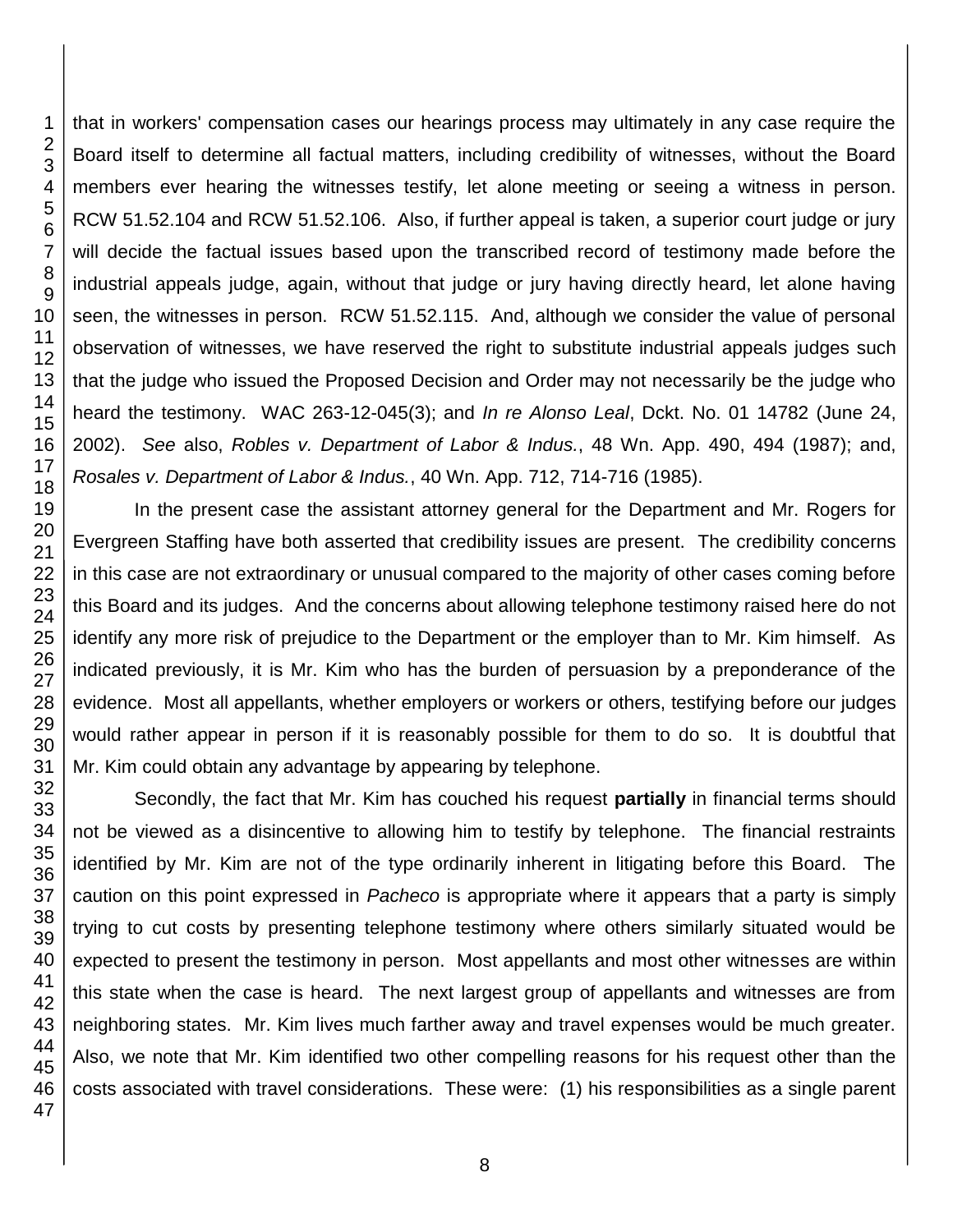of young children with the other parent living a long distance away; and (2) the fact that he was working at a new job from which his employer refused to excuse him for the days necessary to travel.

Finally, arranging for a proper oath should not be viewed as a barrier to Mr. Kim testifying by telephone. We recognize that the Board, in *Pacheco*, identified this as a concern and went so far as to indicate that someone authorized to administer oaths at the witness's physical location must administer the oath. While that may be one way to approach arrangements for an oath, on further consideration we note that there are other means available as well to accomplish this task.

The Legislature has provided that the Board's duly authorized industrial appeals judges, as well as all persons duly authorized by the Board to take depositions,

> Shall have power to administer oaths . . . and to do all things conformable to law which may be necessary to enable them, or any of them, effectively to discharge the duties or his or her office.

# RCW 51.52.100. The Civil Rules provide:

## **(d) Oaths of Witnesses**

(1) *Administration.* The oaths of all witnesses in the superior court (A) shall be administered by the judge;

(B) shall be administered to each witness individually; and

(C) the witness shall stand while the oath is administered.

(2) *Applicability.* This rule shall not apply to civil ex parte proceedings or default divorce cases and in such cases the manner of hearing witnesses shall be as each superior court may prescribe.

(3) *Affirmation in Lieu of Oath.* Whenever under these rules an oath is required to be taken, a solemn affirmation may be accepted in lieu thereof.

CR 43. In order to facilitate the taking or depositions out-of-state and in other countries, the Civil Rules provide judges the authority to appoint a person to administer an oath at a particular deposition. CR 28(a) and (b).

Our industrial appeals judges have, under our governing statutes and court rules, broad authority to administer oaths to witnesses. Our jurisdiction is appellate only in nature and is defined by subject matter within certain areas of controversy administered first by the Department of Labor & Industries. *See Brakus* and *Lenk*. The question of allowing telephone testimony and administering an oath to voluntary witnesses does not involve a question of jurisdictional authority.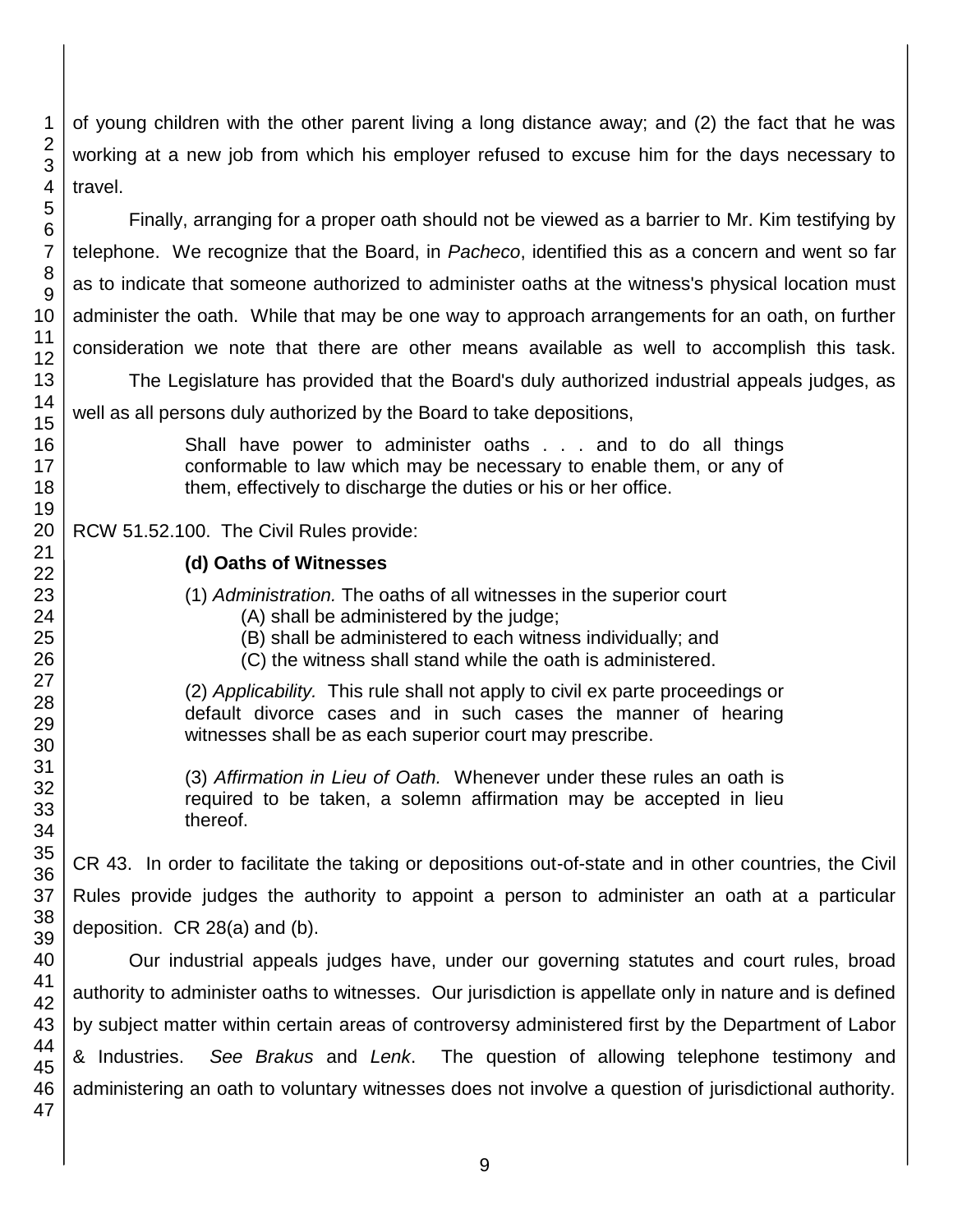The purpose of a witness oath is clear:

Before testifying, every witness shall be required to declare that the witness will testify truthfully, by oath or affirmation administered in a form calculated to awaken the witness' conscience and impress the witness' mind with the duty to do so.

Evidence Rule (ER) 603. This purpose can be satisfied by telephone.

Our industrial appeals judges are generally very well-experienced in determining and accommodating the needs of parties for presentation of their testimony in different locations, over nonconsecutive days, by deposition, with and without a variety of interpreters, and over the telephone. Again, as before, we are satisfied that our industrial appeals judges have authority to allow voluntary witnesses to testify by telephone. We are also satisfied that our judges have authority to administer an oath over the telephone.

So long as an industrial appeals judge has carefully considered the reasons for a request as well as the objections to the request, and finds good reason to allow telephone testimony, and so long as necessary special arrangements are made, and the witness is identified, we are confident in the capacity of our industrial appeals judges and our own capacity to weigh and consider telephone testimony properly.

In Mr. Kim's case, we find that his request to testify by telephone was made for compelling reasons that outweigh the asserted reasons for objecting to the request. The Proposed Decision and Order dated May 6, 2002, is vacated. This matter is remanded to the hearings process, pursuant to WAC 263-12-145(4), for further proceedings as indicated by this order, with direction to allow for Mr. Kim's telephone testimony and for such other testimony as is offered, scheduled, and deemed proper, if the appeal is not voluntarily dismissed or resolved by mutual agreement of the parties. The parties are advised that this order is not a final Decision and Order of the Board within the meaning of RCW 51.52.110. At the conclusion of further proceedings, the industrial appeals judge shall, unless the matter is dismissed or resolved by an Order on Agreement of Parties, enter a Proposed Decision and Order containing findings and conclusions as to each contested issue of fact and law, based on the entire record, and consistent with this order. Any party aggrieved by